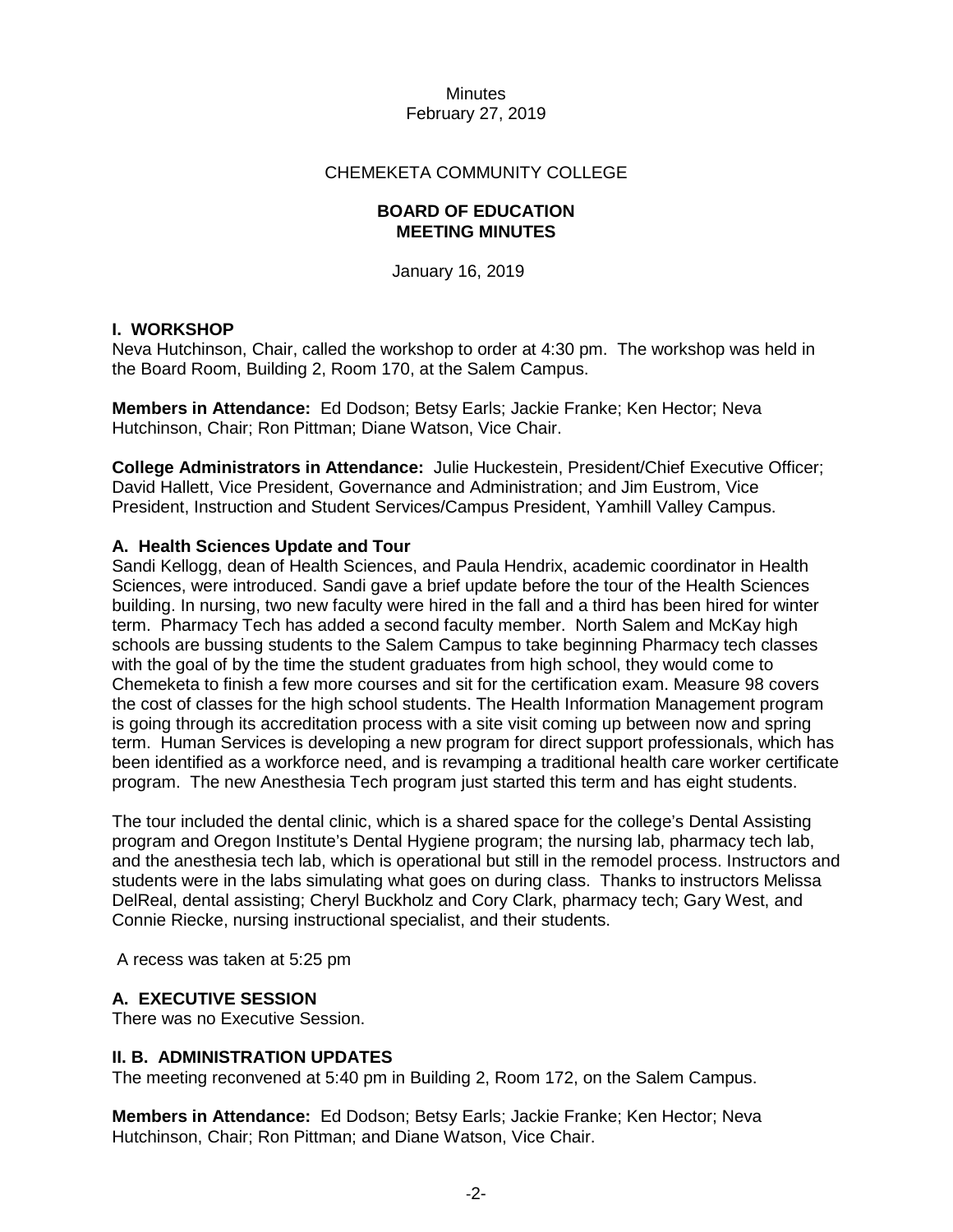Meeting Minutes Chemeketa Board of Education January 16, 2019 Page 2

**College Administrators in Attendance:** Julie Huckestein, President/Chief Executive Officer; David Hallett, Vice President, Governance and Administration; Jim Eustrom, Vice President, Instruction and Student Services/Campus President, Yamhill Valley Campus; and Miriam Scharer, Associate Vice President/Chief Financial Officer.

Guests: Alice Sprague, Human Resources Director.

The following updates were shared or discussed with the board: Presidential search; board winter work session and budget committee orientation; board election filing period; board calendar preview; legislative update and visits; CTE Day at the Capitol; OCCA information request; Chemeketa's 50<sup>th</sup> anniversary; sheriff substation in Building 14; program updates; PACE intergovernmental agreement/board resolution; and board agenda preview including the tuition green sheet.

A recess was taken at 6:55 pm.

# **III. REGULAR SESSION**

# **A. CALL TO ORDER**

Neva Hutchinson, Chair, reconvened the board meeting at 7:01 pm. The meeting was held in the Board Room, Building 2, Room 170, at the Salem Campus.

# **B. PLEDGE OF ALLEGIANCE**

Neva Hutchinson led the group in the Pledge of Allegiance.

# **C. ROLL CALL**

**Members in Attendance:** Ed Dodson; Betsy Earls; Jackie Franke; Ken Hector; Neva Hutchinson, Chair; Ron Pittman; and Diane Watson,Vice Chair.

**College Administrators in Attendance:** Julie Huckestein, President/Chief Executive Officer; David Hallett, Vice President, Governance and Administration; Jim Eustrom, Vice President, Instruction and Student Services/Campus President, Yamhill Valley.

**Board Representatives in Attendance**: Riley Dunagan, Associated Students of Chemeketa (ASC); Justus Ballard, Chemeketa Faculty Association; Terry Rohse, Chemeketa Classified Association; and Rory Alvarez, Chemeketa Exempt Association.

# **D. COMMENTS FROM THE AUDIENCE**

None

### **E. APPROVAL OF MINUTES**

Ken Hector moved and Ron Pittman seconded a motion to approve the minutes of December 19, 2018.

The motion CARRIED.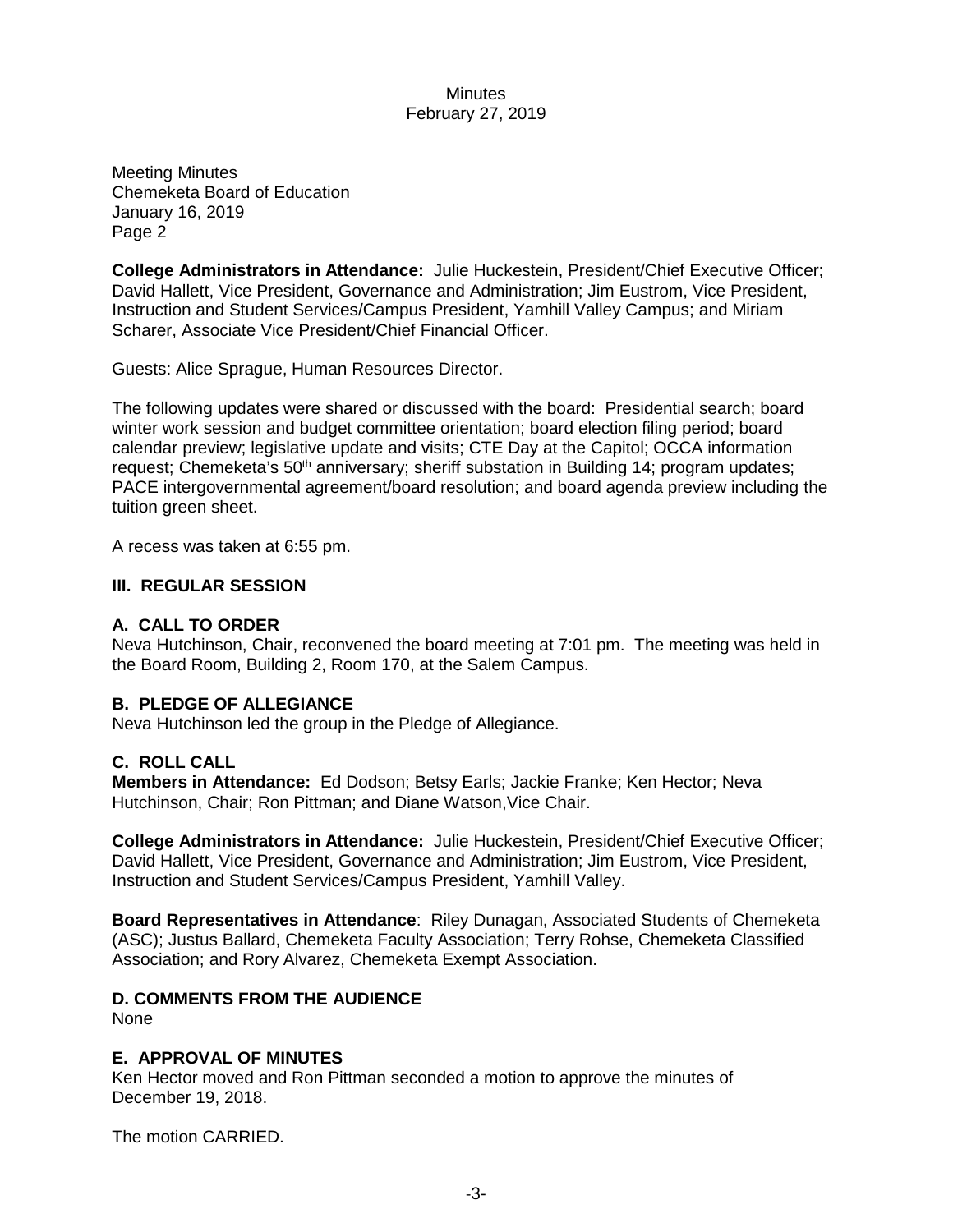Meeting Minutes Chemeketa Board of Education January 16, 2019 Page 3

# **F. REPORTS**

## **Reports from the Associations**

Riley Dunagan, ASC executive coordinator, made one correction to his written report. The ASC Pizza and Politics event originally scheduled on January 31 with the Marion County Dog Shelter has been changed to an ASC Legislator Call-in Day scheduled on January 24, from 11 am– 2 pm in the Multicultural Center. Students will be calling legislators to advocate for community colleges.

Justus Ballard, Chemeketa Faculty Association, said his report stands as written. As stated in his report, OEA is partnering with a number of organizations and leaders to advocate for increased funding from the state. One recommendation is for boards to draft a resolution in support of increased funding specifically for community colleges so they are not left behind in the process. Julie said she would be open to discuss this more with Justus and with the board chair.

Terry Rohse, Chemeketa Classified Association, and Rory Alvarez, Chemeketa Exempt Association, reported their reports stand as written.

### **Reports from the College Board of Education**

Betsy Earls attended two West Salem Rotary meetings and one Dallas Rotary meeting.

Diane Watson participated in a conference call with the Association of Community College Trustees (ACCT) Diversity and Equity subcommittee.

Jackie Franke volunteered at Hammond Elementary School and met with Family Building Blocks.

Ken Hector attended a Silverton Chamber Business Group meeting; SEDCOR Forum lunch meeting; and Oregon Community College Association (OCCA) meeting with the Governor regarding community college funding followed by a debrief meeting with OCCA; met with Representative Sherrie Sprenger with Julie; and a Presidential Search Committee meeting to review application ratings and determine applicants to interview.

Ron Pittman met with Danielle Hoffman and Paul Davis for a YVC update.

Ed Dodson screened applications for the President's position, met with the Governor about community college funding, attended the first Chemeketa Winter Art Show, and met with the Presidential Search Advisory Committee to determine applicants to interview.

Neva Hutchinson met with Alice Sprague and David Armstrong, the ACCTconsultant, and met with the Presidential Screening Committee to review application ratings and to determine applicants to interview.

### **Reports from the Administration**

Jim Eustrom shared four items. He thanked Johnny Mack, Sandi Kellogg, Paula Hendrix, and Connie Riecke for the Health Services workshop and tour of Building 8 labs. Jim commended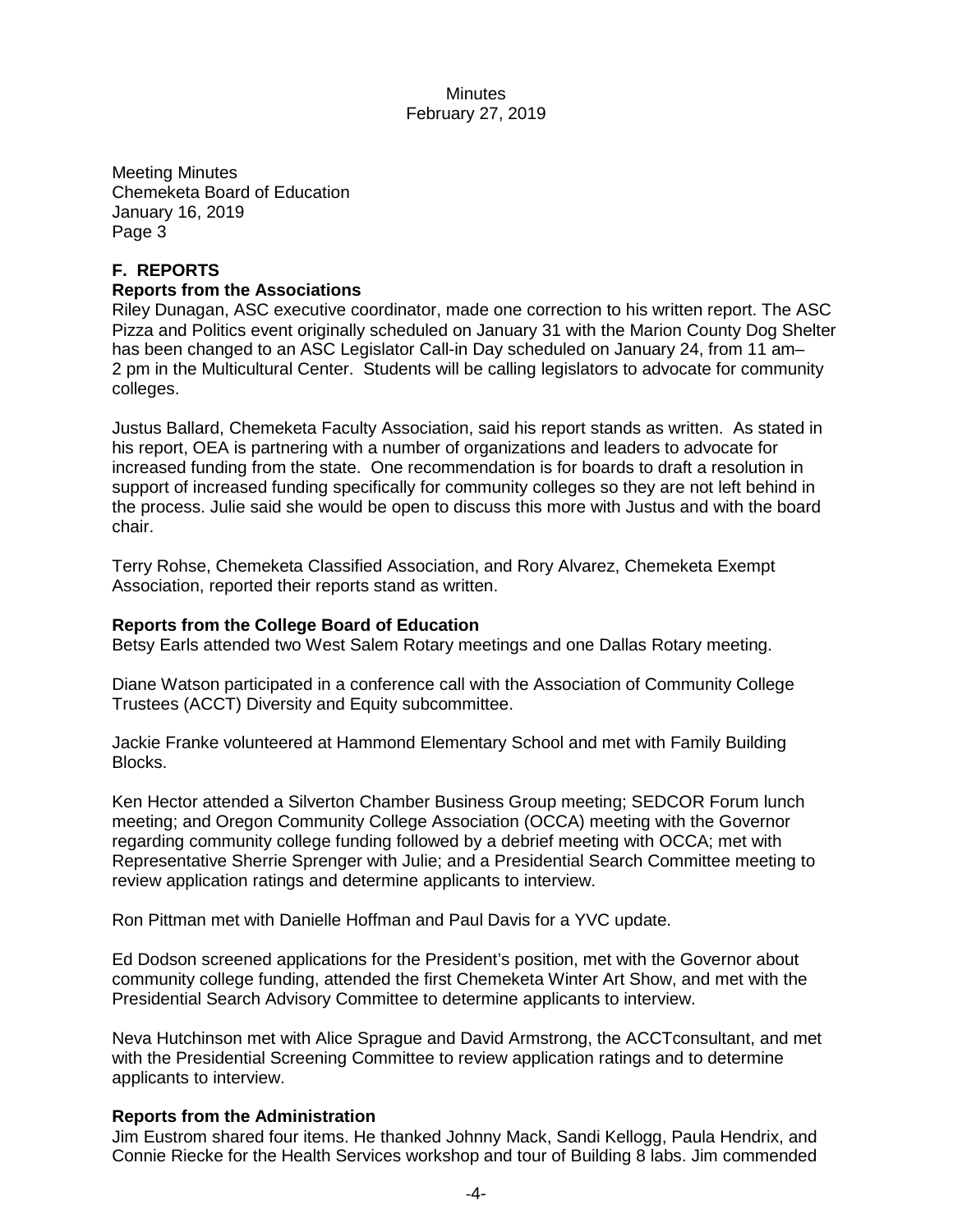Meeting Minutes Chemeketa Board of Education January 16, 2019 Page 4

academic programs and program chairs in the successful completion of the first draft of program major maps for Guided Pathways. This term groups are working on developing and identifying meta major areas of concentration. Thanks to the core team led by Don Brase; other members include Pam Ditterick, Jim Eustrom, Manuel Guerra, Julie Peters, Jill Rupert, and Mary Scamahorn. The Chemeketa Accelerated Programs for Success (formerly Hispanic Serving Institution (HSI) grant) has been moving full steam ahead in reviewing, revising, developing, and enhancing processes for student success for first-generation, low-income and Hispanic students. Four navigator positions to work with incoming students have been hired and a new model for academic advising using a holistic approach is being developed, which aligns with the next stage of Guided Pathways. Thanks to Manuel Guerra, Melissa Frey, and James McNicholas for leading and coordinating this initiative. Lastly, Jim acknowledged Leanna Crawford for coordinating the Soapbox Poetry readings. English faculty Jill Rupert shared poems of hope last Monday. Leanna and poetry readers from fall term are listed in the January Recognition Report.

# **G. INFORMATION**

# **2019–2020 Proposed Budget Calendar**

Miriam Scharer reported the board must adopt the Budget Calendar in advance of the budget process. The calendar lists critical dates and timelines. The first Budget Committee meeting is scheduled for Wednesday, April 10, at 6 pm, to present the budget; the second meeting is Wednesday, April 17, at 4:30 pm, for final discussion and approval; and an optional third meeting is scheduled on Wednesday, April 24, if needed. A public hearing will be held on May 15; and final adoption by the board on June 26. The Budget Calendar will be brought back next month for action.

# **Proposed Student Tuition for 2019–2020**

Miriam Scharer referred to the green sheet of the Proposed Student Tuition for 2019–2020, along with three other handouts— Oregon Community Colleges 2018–2019 Tuition & Fees; and Oregon University System 2018–2019 Tuition and Fees, (both of which reflect current rates); and Tuition, Universal, Fee and Differential Fee Rate Setting Guidelines. The new guidelines were developed with the board in September. The college looked at tuition and fees to see if it was in line with comparator colleges (see bar graph on page 2 of green sheet). As a result, and with input from the board, new criteria was set and a commitment was made to realign tuition rates and universal fee rates over the next three years.

The narrative in the green sheet details the college's financial position and rationale for the recommendation. Miriam noted the Governor's Recommended Budget (GRB) of \$543 million (base budget) is a 4.7 percent decrease from the current biennium appropriation of \$570 million. The Governor also proposed an "investment budget" of \$646 million, however, this would be dependent on a \$2 billion investment package that would need voter approval. The Legislative Fiscal Office set \$590 million as the current service level for community colleges and is the number the Ways and Means Committee will use as a starting point.

Miriam shared the following tuition and universal fee increase for 2019–2020 (chart on reverse side of green sheet):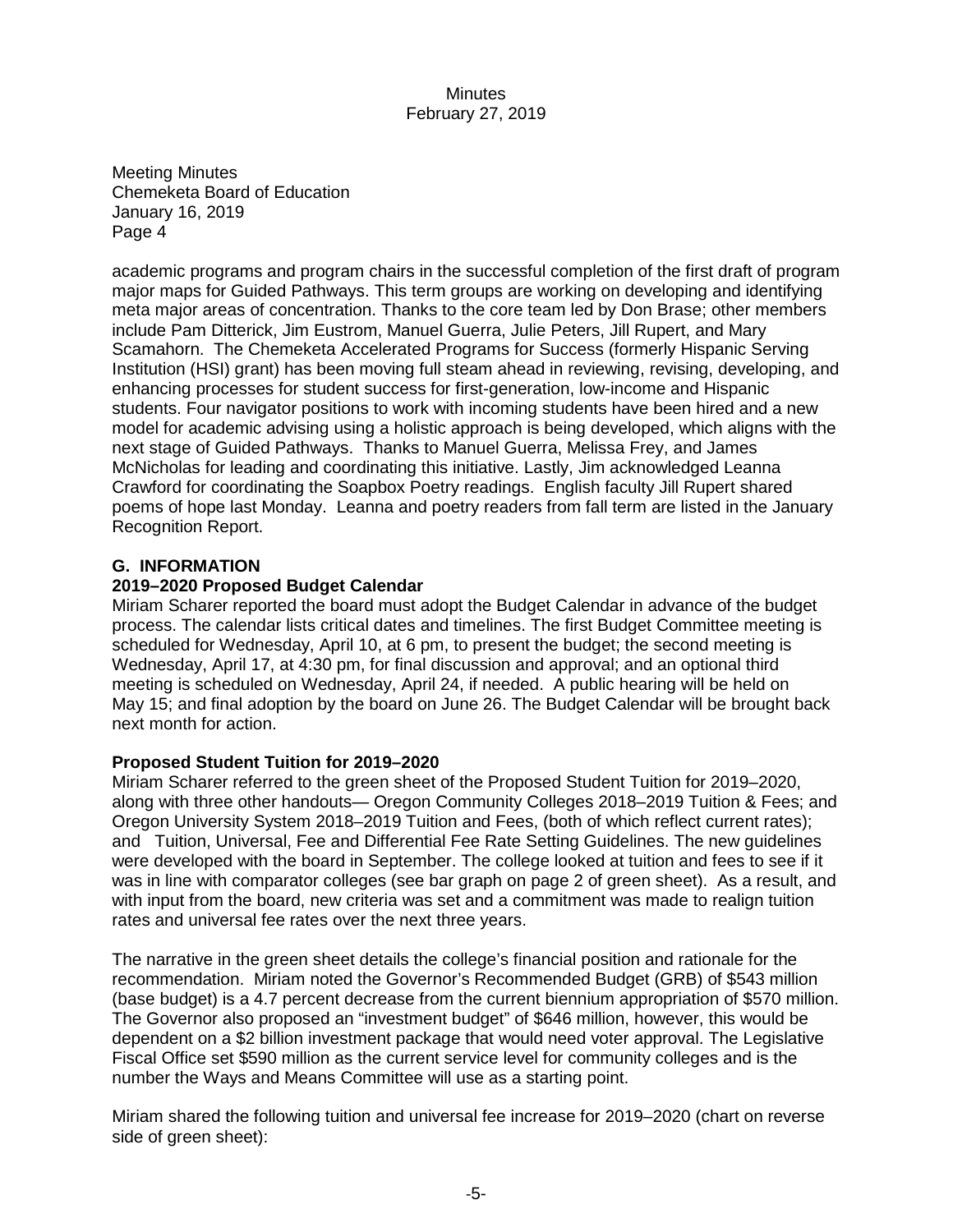Meeting Minutes Chemeketa Board of Education January 16, 2019 Page 5

- Tuition increase of \$3 per credit for a total of \$90 per credit
- Universal fee increase of \$6 per credit for a total of \$24 per credit
- Out-of-State and international tuition increase of \$3 for a total of \$255
- No universal fee increase for non-credit courses

The total per credit increase would be \$9 to \$114 per credit. This would be an increase of \$405 a year based on 45 credits. Chemeketa would be second lowest in tuition and fees among comparator colleges; however, it is most likely that the comparator colleges will increase tuition. In the past, the college has done a "tiered" approach based on state funding scenarios. However, this will not be considered this year, and the new rates would be effective summer term 2019. Miriam added if community colleges are funded at \$543 million, the college may need to make additional adjustments which would be brought to the board for discussion and approval.

Also included in this year's proposal is a differential fee rate for next year. In looking at different models, this is a differential fee rate for high cost programs and science courses and is being proposed based on funding. If state funding is less than \$590 million, a differential fee rate of \$10 per credit is proposed; if funding is \$590 million or above, a \$5 per credit is proposed.

Jim Eustrom and Johnny Mack shared the criteria and the model. Jim said the highest cost courses are in CTE programs and science classes. Examples include programs that have student-to-instructor ratios that are limited due to lab size or accreditation (e.g. nursing, eight students to one instructor); specialty programs (welding); equipment and materials and services; and potential for earning upon graduation. Jim said a phase-in approach would be used. The differential fee would not be charged to students in their second year of a program and would look at highest cost programs first as a pilot. Johnny Mack looked at all community colleges that had differential fees and reported that Linn-Benton Community College (LBCC) was the model that was most feasible and transparent. LBCC charges certain CTE programs and science courses a set differential fee of \$27 per credit hour (in addition to tuition). Chemeketa is proposing either a \$5 or \$10 differential fee.

Discussion highlights:

- Neva asked if there will be cuts in addition to the tuition increase. Miriam said the college will be presenting significant cuts to the budget committee in April.
- Betsy asked if there will be conversations with students. A student forum is scheduled for Jan. 29 at 12 noon in the Building 2 Student Center to share context, present the proposal, open time for questions and answers, and listen for feedback. Currently, the student forum is only scheduled on the Salem Campus, but it could be expanded to outreach if requested. Riley Dunagan will provide an update about the student forum next month.
- Ken shared the state budgeting process and noted the final budget number won't be known until June or July. This puts colleges in a quandary when they must put a budget together now.
- Neva said these increases are not something the board enjoys doing, but the board has the responsibility of keeping the institution functional.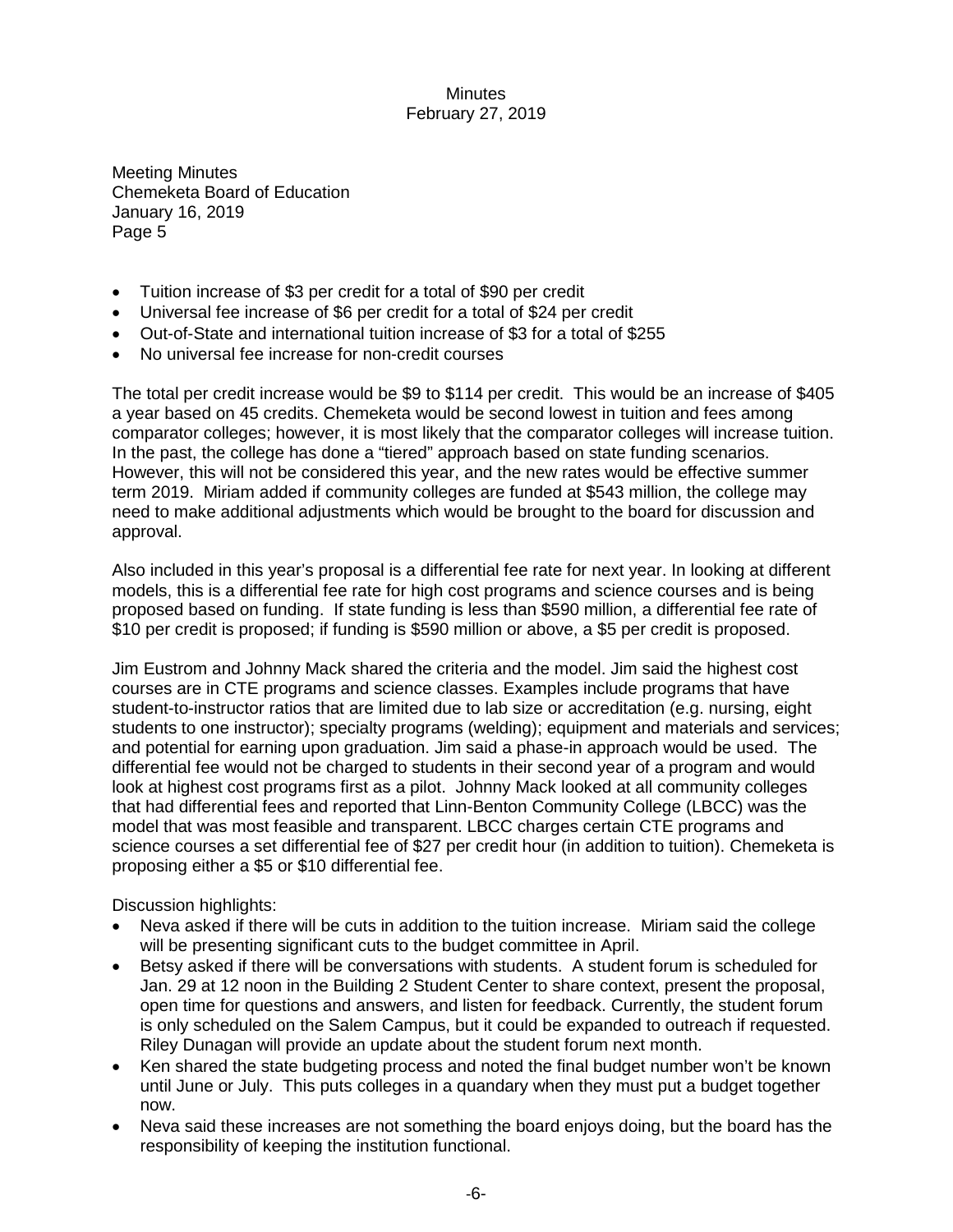Meeting Minutes Chemeketa Board of Education January 16, 2019 Page 6

- Diane asked if the additional fee from the differential fee goes back to supporting the programs. Jim said in most cases it would go back into the general fund which pays for the instruction, equipment, program expenses, etc.
- Diane asked if the Pell grant will cover the increases. Miriam said that the Pell grant would, however, there would be less money for books and other expenses.
- Ron said he would like to keep tuition down but in reality, financing education ultimately falls on the board and the students. He expressed disappointment with the legislature when they pass unfunded mandates and ignore inflation increases yet expect higher completion and success rates.

Miriam said this is a challenging proposal to put forward and the college knows this will have significant impact on students. However, the college will continue its efforts to find ways to decrease costs to students such as continuing efforts in the textbook initiative, curtailing program costs (reduce program credits from 102 to 96), and implementing strategies from Guided Pathways.

Julie added raising tuition is always a difficult decision and is not taken lightly. It was discussed at length by Executive Team before making this recommendation to the board. The college recognizes the impact this will have on students; however, in order to maintain the operations and provide quality services and programs to students, a tuition increase is necessary. If board members need additional information, please contact the president's office.

Board action will be requested at the February board meeting.

### **Strategic Plan**

Julie introduced Julie Peters, director of Planning and Lean Development, who shared an update on the 2018–2019 Placemat, the 2018–2019 Strategic Plan, and the 2017–2018 Strategic Initiative Placemat Status Report. Julie Peters reminded the board the Strategic Plan is set up to cover the seven-year accreditation cycle, starting with 2015 and ending in 2022 in order to keep planning aligned with accreditation.

Julie Peters noted the three documents are in the board folder. Julie started with the Placemat, which is similar to an executive summary, and noted it was well received and a great way to communicate the college's strategic intent to staff and faculty. The main change is in the format. Last year's Placemat had the four core themes and 16 Strategic Initiatives on the front and the Associated Measures on the back. However, this year's Placemat has two core themes and the four Strategic Initiatives for each on one side with the Associated Measures directly under each initiative so all related information is together, and the other two Core Themes and Associated Measures are on the other side. Julie walked through one of the core themes explaining each section. Most of the Strategic Initiatives carried over from last year; however, two new initiatives under Student Success were added—Guided Pathways and DHSI Chemeketa Accelerated Pathways to Success (CAPS).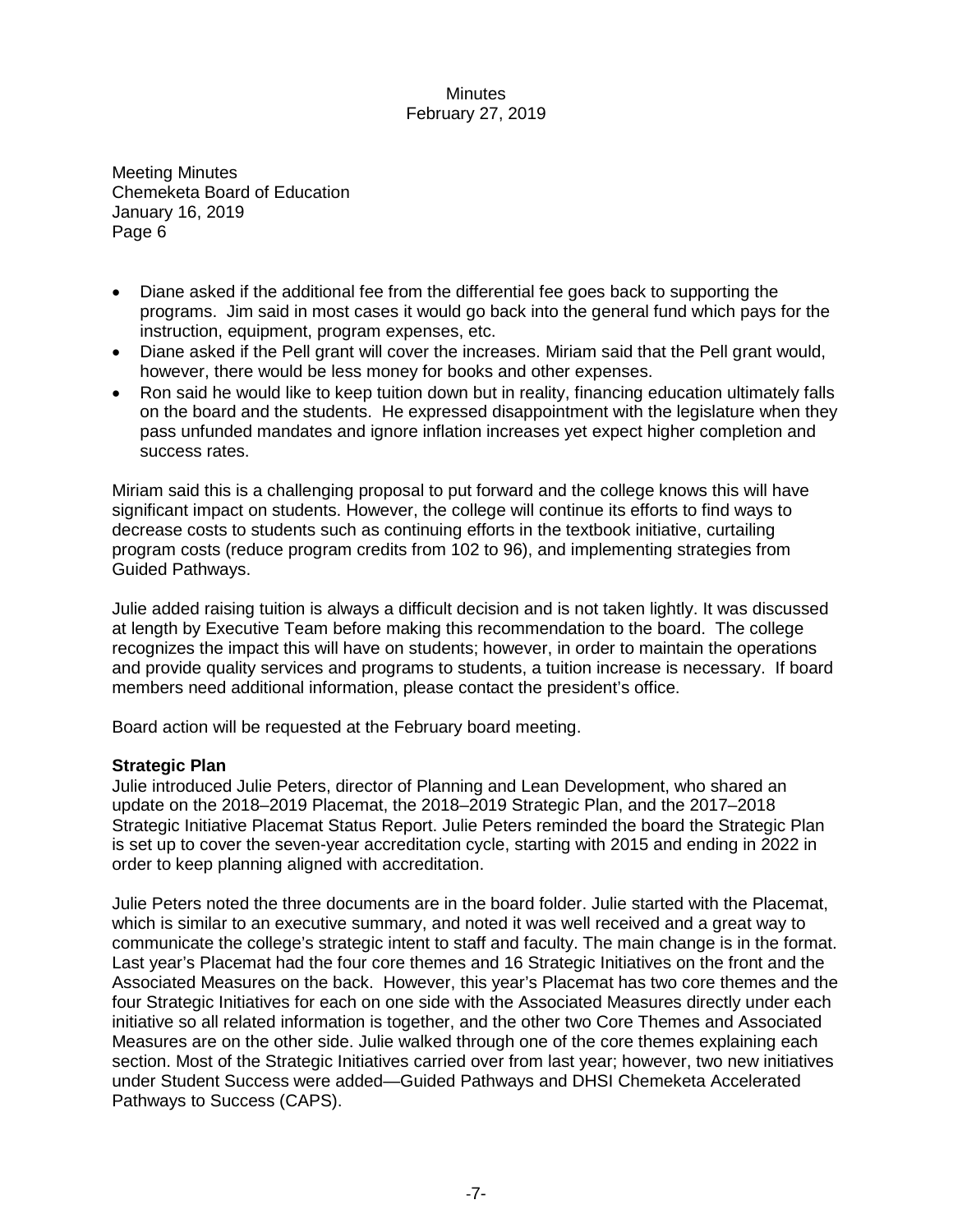Meeting Minutes Chemeketa Board of Education January 16, 2019 Page 7

The full 2018–2019 Strategic Plan is broken down into three sections. Section 1 consists of the 16 Strategic Initiatives broken down by the four Core Themes. The activities are more clearly defined and allow more explanation on what will be achieved and how. There is also a timeline that indicates what year(s) the initiative will be active. Some initiatives may extend over a number of years, such as Guided Pathways, which is a five-year initiative. Section 2 is new and incorporates the Master Academic Plan (MAP), which was a separate document that guided the work of Instruction and Student Services (ISS). It was difficult to keep the MAP and the Strategic Plan aligned, so it was decided to incorporate the MAP into the Strategic Plan. Section 3 is the Institutional Support Initiatives for the non-academic initiatives that are more on the operations side of the college. A big piece of the work this year is to create some additional long-range plans.

## **Entrepreneurship and Small Business Management Certificate**

Robyne Taylor, dean of Business and Technology, Early Childhood Education, and Visual Communications introduced Karen Edwards, program chair. Robyne reported a new Entrepreneurship and Small Business Management Certificate is proposed to meet the student and community demand. The certificate would prepare students for self-employment or to help manage a small business or a family-owned business. Small businesses represent 99.4 percent of Oregon business, and 70,845 new business applications were filed in 2017. The courses are packaged to use existing courses with the addition of a new Small Business Financial Management course. It was noted the program can be completed online.

There is no intent to compete with the Small Business Management program at the Chemeketa Center for Business & Industry (CCBI). In fact, students are required to utilize the Small Business Management Center as part of the program. Program staff have met with Diane McLaran and Celia Nunez on ways to partner with each other. Board action will be requested next month.

### **Oregon State Seal of Biliteracy**

Cecelia Monto, dean of Education, Languages, and Social Sciences, announced a grant for \$141 million was received in the fall from the Meyer Memorial Trust to support the development of bringing the Oregon State Seal of Biliteracy for students at Chemeketa and eventually to other institutions of higher education. This addresses the need for more bilingual, bicultural teachers and developing heritage speakers. This is a national movement and 25 states offer seals of biliteracy; Oregon implemented the seals in 2014 at high schools. About 30 percent of high schools students are heritage speakers and received the seal of biliteracy.

The college has tagged an existing series of courses, Spanish for Non-Native Speakers, to realign with the requirements of the testing for the Oregon Seal of Bilteracy. The two-year grant will cover a 75 percent employee to be a navigator. Joe Ramirez, who was in the audience, has been hired and today was his first day. Joe will restructure the courses and revise the course material and tests. The first class starts this Saturday and has 24 students enrolled. The next phase is working with sister community colleges including Clackamas, Linn-Benton, Portland Community-Rock Creek, as well as Western Oregon University, who have all expressed interest in offering the Oregon Seal of Biliteracy. Cecelia added she is working with the transfer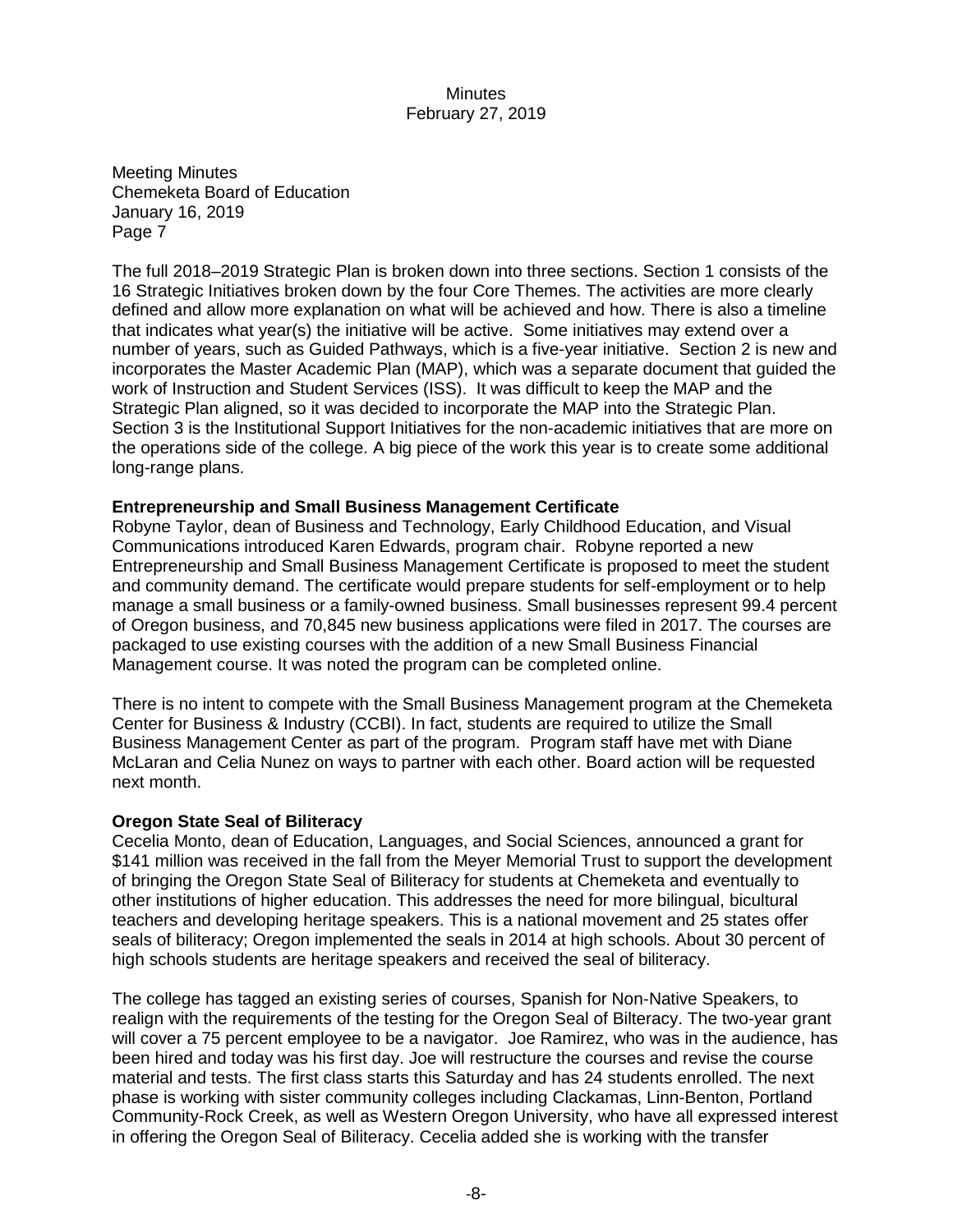Meeting Minutes Chemeketa Board of Education January 16, 2019 Page 8

universities for the bilingual education students to honor the seal so students can enroll in higher level language courses. Ken Hector asked what school districts within the college's district offer the seal of biliteracy. Cecelia said Salem-Keizer and Woodburn. Cecelia answered a few questions, and she referred to the handout in the board folder that has more information on criteria, qualifying assessments, and process.

### **Suspension of Basic Manufacturing Technician, Manual Machine Operator and Computer-Aided Manufacturing (CAM) Fundamentals Certification**

### **Suspension of Computer Electronics Associate of Applied Science (AAS) Option and Process Control Associate of Science Option**

Larry Cheyne, dean of Applied Technologies, said the two reports stand as written. He noted these program suspensions will not result in any decrease in enrollment and the advisory committees supported these recommendations. There are only five students in the Computer Electronics AAS program who have declared an intent to finish the degree. Board action will be requested February.

### **Exemption from Competitive Bidding for a Public Improvement Contract (i.e., Alternative Contracting Method) Construction Manager/General Contractor (CMGC), Solicitation Process for the Construction of the Chemeketa Agricultural Complex**

Miriam Scharer reported this item relates to the college utilizing an alternative contracting method for the construction of the Chemeketa Ag Complex. With the construction phase drawing near, the college will be facing a highly competitive market with compressed timelines. The college has determined that the utilization of the alternative contracting method called Construction Manager/General Contractor (CM/GC) would be a viable solicitation to competitively seek proposals from qualified contractors. This allows the college to go out using an RFP process and proposals will be evaluated based on other criteria beyond just a hard bid or dollar value. The CM/GC works with engineers, contractors, subcontractors, architects, and college project managers in the construction project. As required by statute, detailed findings will be presented next month to the board, who also acts as the Local Contract Review Board, and to hear public comment, and then request approval to use this alternative contracting method.

Miriam referred to the two-sided handout in the board folder—Formal Competitive Procurement Process At-a-Glance with a table on the reverse outlining the three procurement bid methods and the buildings that were constructed using the CM/GC or the Two-Step Method. There was discussion on what triggers or what criteria is used to decide to use this method. If contracting with a CM/GC, it would expedite the construction process, provide more accurate estimates from architects and contractors, and would reduce having to do multiple bids which could hold up the process. This process was used for the Yamhill Valley Campus and the Health Science building and was very successful. Detailed findings will be presented to the board in February.

# **H. STANDARD REPORTS**

# **Personnel Report**

David Hallett said the report stands as written.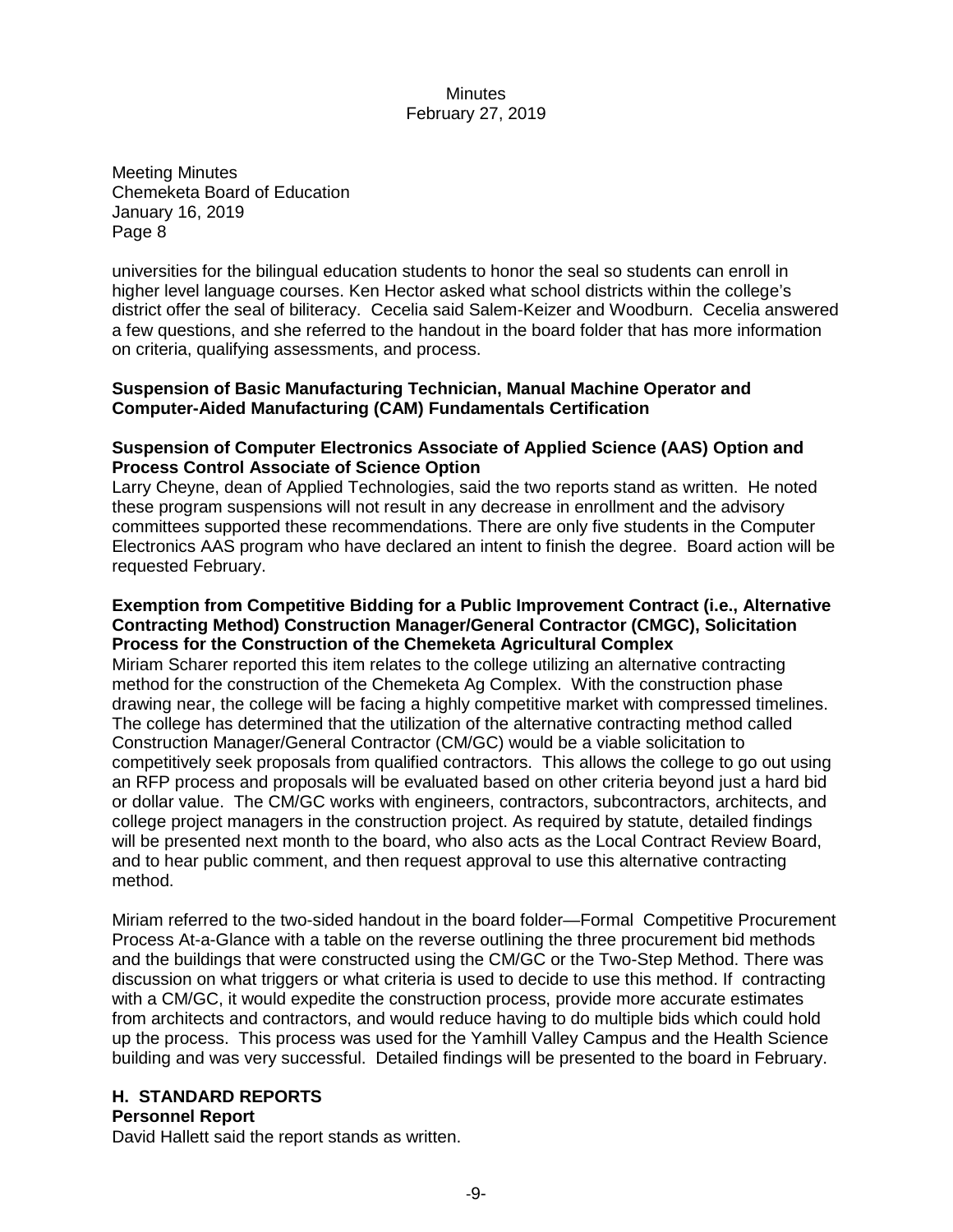Meeting Minutes Chemeketa Board of Education January 16, 2019 Page 9

### **Budget Status Report**

Miriam Scharer referred to the Statement of Resources and Expenditures as of December 31, 2018. Revenue from property taxes continue to increase mainly due to the new construction in the region; Tuition and Fees reflect revenue before the start of winter term. There is a slight increase but it's in line with the tuition increase. While enrollment was flat during fall term, it has declined winter term so a decline is expected in tuition revenue. In the Budget Status Report, the adjunct faculty line item does not include winter or spring term costs so this will be watched closely; Materials and Services is slightly less than it was last year at this time.

The Quarterly Update of Other Funds was included in this month's report. This report itemizes other resources and obligations in both revenue-based and budget-based accounts. Miriam reported Auxiliary Services continues to see a decline in the balance which is in line with the textbook affordability initiative that has been decreasing costs to students; however, this results in a decrease in revenue for the bookstore. Self-Support Services also shows a decrease mainly due to the declining enrollment which ties in with tuition and fee revenue. There was an increase in Student Financial Aid which is attributed to the increase in tuition. In the Status of Investments report, Miriam noted there were no new investments, but interest increased a quarter of a percent in Short-term Funds.

### **Capital Projects Report**

Rory Alvarez said the report stands as written.

# **College Advancement Report October 2018–December 2018**

David Hallett said the reports stand as written. He drew attention to the STARS Reception dates of May 10 at Broadway Commons and May 17 at the Yamhill Valley Campus. Nancy Duncan invited everyone to the International Escher String Quartet on Wednesday, January 23, at 7:30 pm in the Building 6 Auditorium. Another event to calendar is the February 21 Music in the Vineyard at Willamette Valley Vineyard.

### **Fall Term Enrollment Report**

Fauzi Naas, Institutional Research director, reviewed the graphs in the report. Fall term reimbursable FTE was down 0.3 percent from last fall; and unduplicated headcount was down 2.7 percent. Year-to-date (summer and fall terms 2018) reimbursable FTE was down 0.3 percent and unduplicated headcount was 0.0 percent (flat).

### **Recognition Report**

Julie Huckestein acknowledged all the employees in the written report.

### **President's Report**

Julie reminded the board this quarterly report is a briefing on information from the statewide governance groups including Oregon Community College Association (OCCA), Higher Education Coordinating Council (HECC), Community Colleges and Workforce Development (CCWD), and the Oregon President's Council (OPC). The report stands as written.